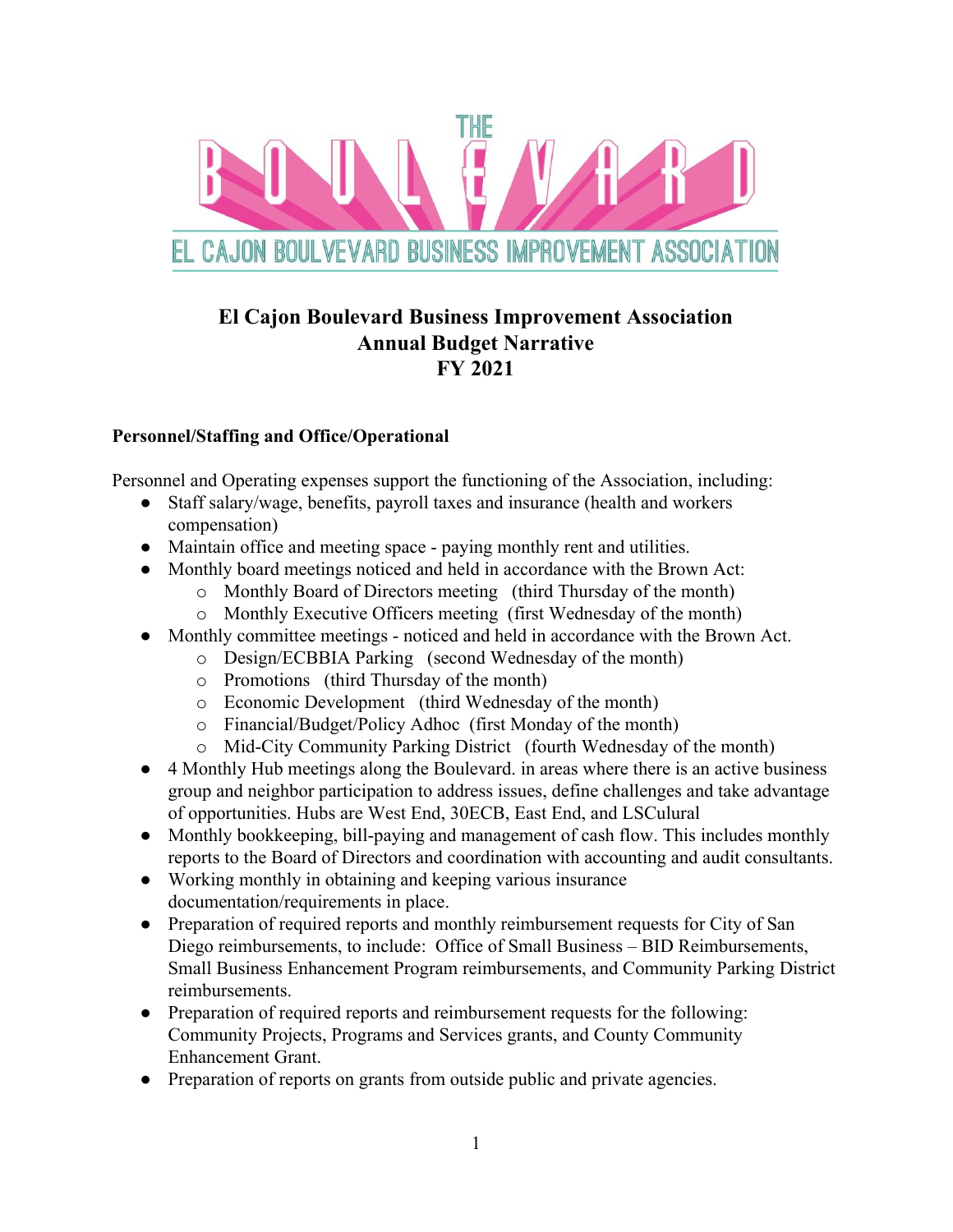- Coordinate and facilitate business training to educate businesses about business programs available from government and private organizations. This includes benefits available from Workforce Partnership, SCORE, The Internal Revenue Service, Accion and other programs as they become available.
- Staff coordination of special events such as First Friday, BLVD Mardi Gras Crawl, Street Food Friday, Salsa Sabado, BLVD Stroll, Parking Day, Take Back the Alley and Vision Zero through partnerships with business members and community groups throughout the year to host events within the business district.
- Staff coordinates seasonal business mixers at various locations throughout the district.
- Staff prepares monthly e-newsletters and annual reports that are sent to our constituents and business members.
- Expand and maintain the GIS (Geographic Information System) of community assets and development opportunities in the district.
- *●* Manage interns that help develop various promotional projects such as events, business directories, online content and promotional videos.
- *●* Manage consultants and A2C employees
- **●** A board member shall maintain a seat on the board of directors of the BID Council.

#### **Consulting Services**

- Hire consultants to forward initiatives and mission to create safer streets, business improvement, recruitment and retention of business and technology advances.
- Work with consultants on transportation, safe streets and capital programs

### **Communications/Website**

- Maintain the district's website, http://www.theboulevard.org. Keep the current required posting of organization governance documents. Also includes adding current events, business resources, project updates, historical resources and organization activities.
- The organization also maintains a presence on Facebook and Instagram.
- Distributes and posts monthly newsletter

### **Design and Improvements**

- Oversee the two Mid-City Landscape Maintenance zones that are within the Boulevard BIAs boundaries. Work with City Parks and Recreation department on maintenance and enhancement issues.
- Attend North Park Landscape Maintenance District and North Park Planning Group meetings to advocate for projects and services on the El Cajon Boulevard portion of the district.
- Identify locations and facilitate the planting of street trees, lighting, tree benches, wayfinding kiosks and other improvements on El Cajon Boulevard and its side streets.
- Holiday bridge lighting projects along the 805 and 15 freeways. Coordination with NP mainstreet, Adams Ave BID, CHBIA
- Repair and upgrade median and other special lighting projects along El Cajon Boulevard.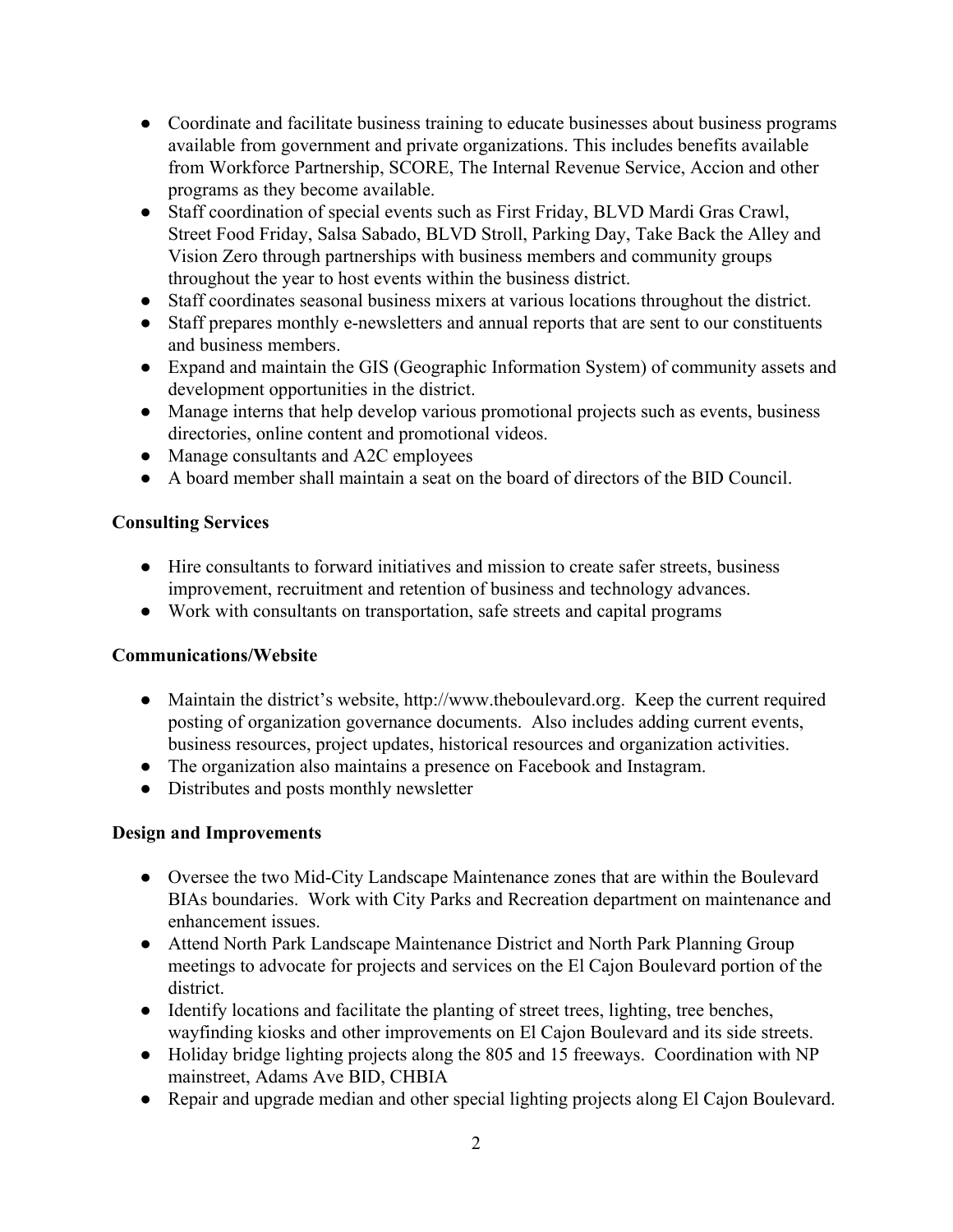- Work to increase mobility options in the district. This includes traffic calming, pedestrian mobility and bicycle infrastructure, including but not limited to parklets, enhanced crossings and bicycle facilities.
- Work with government agencies to direct infrastructure funding into the district.
- Administer the street banner district along El Cajon Boulevard, including maintaining the infrastructure and the replacement of banners. There are currently 150 banners in the program. This includes coordination with other organizations that have contracted for the use of banner poles in the district. Attend meetings to advocate for infrastructure improvements and redevelopment projects along El Cajon Boulevard. The organization is focused on gaining resources to implement projects outlined in a City-funded sidewalk replacement study.
- Through the Public Right of Way Enhancement (PROW) program, the El Cajon Boulevard now has the ability to grant permits to allow sidewalk seating and other amenities for member businesses.
- Continue to market the City of San Diego's Storefront Improvement Program to member businesses and assist in the application process.
- Expand the district's address signage program to make storefront addresses more visible with the utilization of a unified theme. Tailor Address signage branding to Little Saigon Cultural District
- Hire artists to paint and maintain art on walls and street furnishings that promote El Cajon Boulevard, our hub areas and City Designated Districts and Landmarks.

### **Business Promotion and Development**

- Oversee funding from the County Community Enhancement grant to implement Boulevard promotional activities and public art.
- Promote local businesses through the use of written spotlights, and become familiar with each business, one by one, to develop new friends and partners and document the history, diversity and evolution of the business district.
- Produce a monthly e-newsletter to highlight restaurant spotlights, arts initiative and other positive news that relates to El Cajon Boulevard.
- **●** Continue to develop a strong presence on the El Cajon Boulevard Facebook page and Instagram.
- In partnership with the local non-profit organizations, the El Cajon Boulevard BIA received funding through LISC to establish and promote ethnic and geographic business clusters
- Design and print the Boulevard Guide, which is a map highlighting a small sample of the unique businesses that can only be found on the Boulevard.
- Work in partnership with Circulate San Diego and other community based organizations on the initiative Vision Zero.
- Work in partnership with the Little Saigon Foundation and our Little Saigon Committee to implement projects that focus on the district's continued evolution as a notable cultural district.
- Work towards state designation of the Little Saigon Cultural District through monthly meetings and community backed projects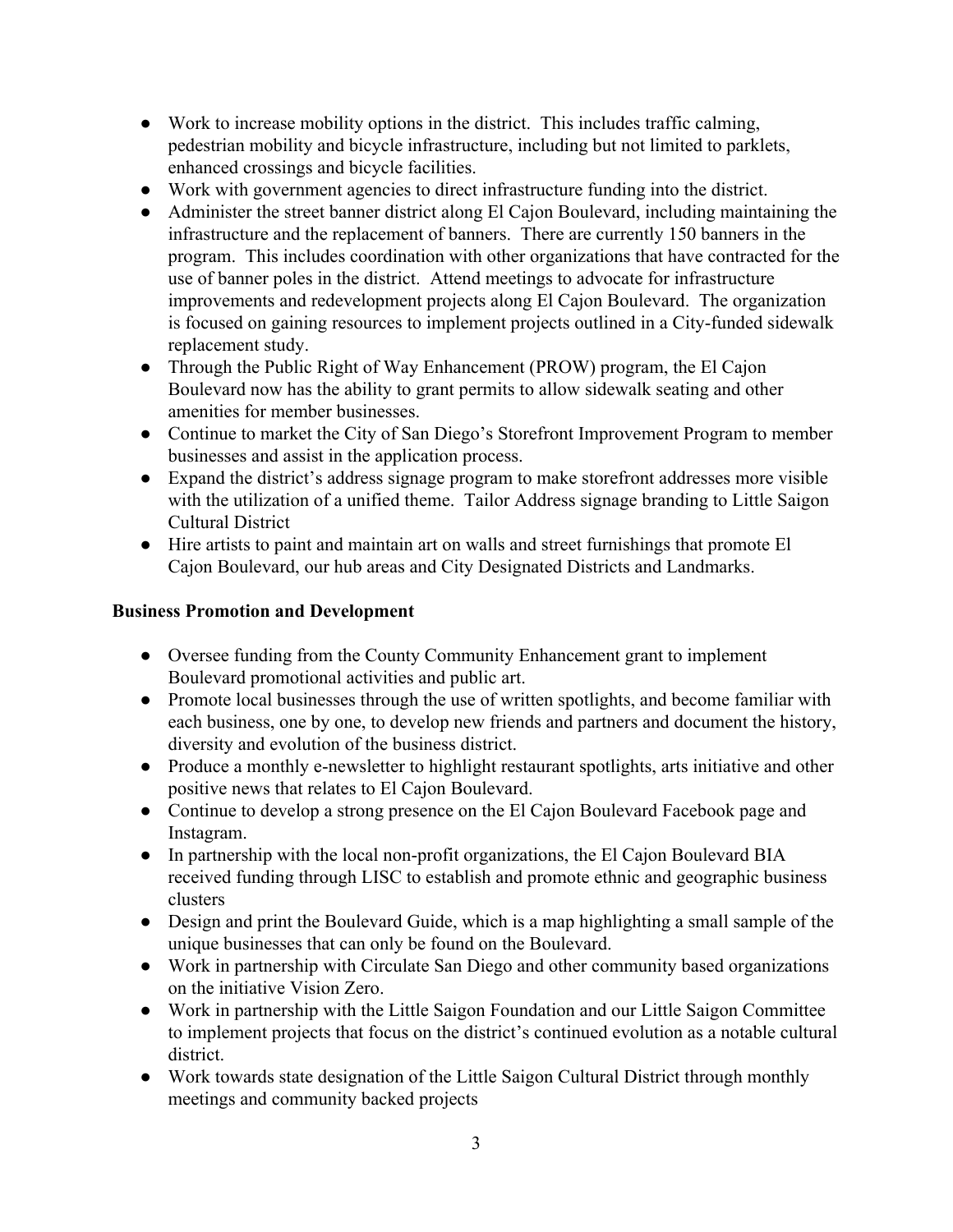- Work with local schools and local volunteers to develop and implement placemaking projects.
- Promote holiday shopping through national Shop Local Saturday and a holiday shopping guide.
- Develop partnerships that assist in the success and outreach of our monthly BLVD **Markets**
- Host an Annual Meeting each January to showcase the work of the El Cajon Boulevard BIA, and award business owners and BIA partners for their contribution.

## **Special Events**

- Work in partnership with the Little Saigon Foundation and the Little Saigon Committee to highlight the Vietnamese business cluster along El Cajon Boulevard.
- Work with business owners to within our business hubs to host signature events including Mardi Gras, the Sip and Shop and Parking Day.
- Host a monthly outdoor foodie and maker event on the Court for First Friday Night Market.
- Work with business owners to host Boulevard Nights, a Quarterly event at the 30ECB Hub that overlaps with our First FridayMarket.
- Work in partnership with the San Diego Music Foundation to host the Festival of Beers on El Cajon Boulevard, which showcases all the best in local and independent microbrews, and partner with them on selecting music for our BLVD Market.
- Take Back the Alley is a collaborative, yearly public intervention of working with business owners, residents, and community volunteers to beautify and activate alleyways within our BIA.
- Manage the Fair at 44 lot that encourages Community and City Heights entrepreneurship and educational opportunities.
- Manage the POPUP15 lot for Community activation and involvement on the I-15 bridgedeck and for the utilization of city heights residents and local non-profits.
- Partnership with Media Arts Center, Aja, and Little Saigon Foundation to launch and sustain the Little Saigon Stories initiative.
- Utilize content to address vacancies and ad art projects where are left unattended, underutilized and vacant.

## **Other**

- **●** Strengthens the District's existing economic base by finding ways to expand the numbers of businesses in the district and to meet new opportunities; address infrastructure deficiencies and oversees infill development activity and transit issues.
- **●** Meet with developers to encourage the development of projects in the district.
- The BIA continues its membership with the San Diego Regional Chamber of Commerce and is represented on the Chamber's Legislative, Housing and Transportation Committees.
- Launch a pilot dedicated bus lane in partnership with MTS and the City of San Diego.